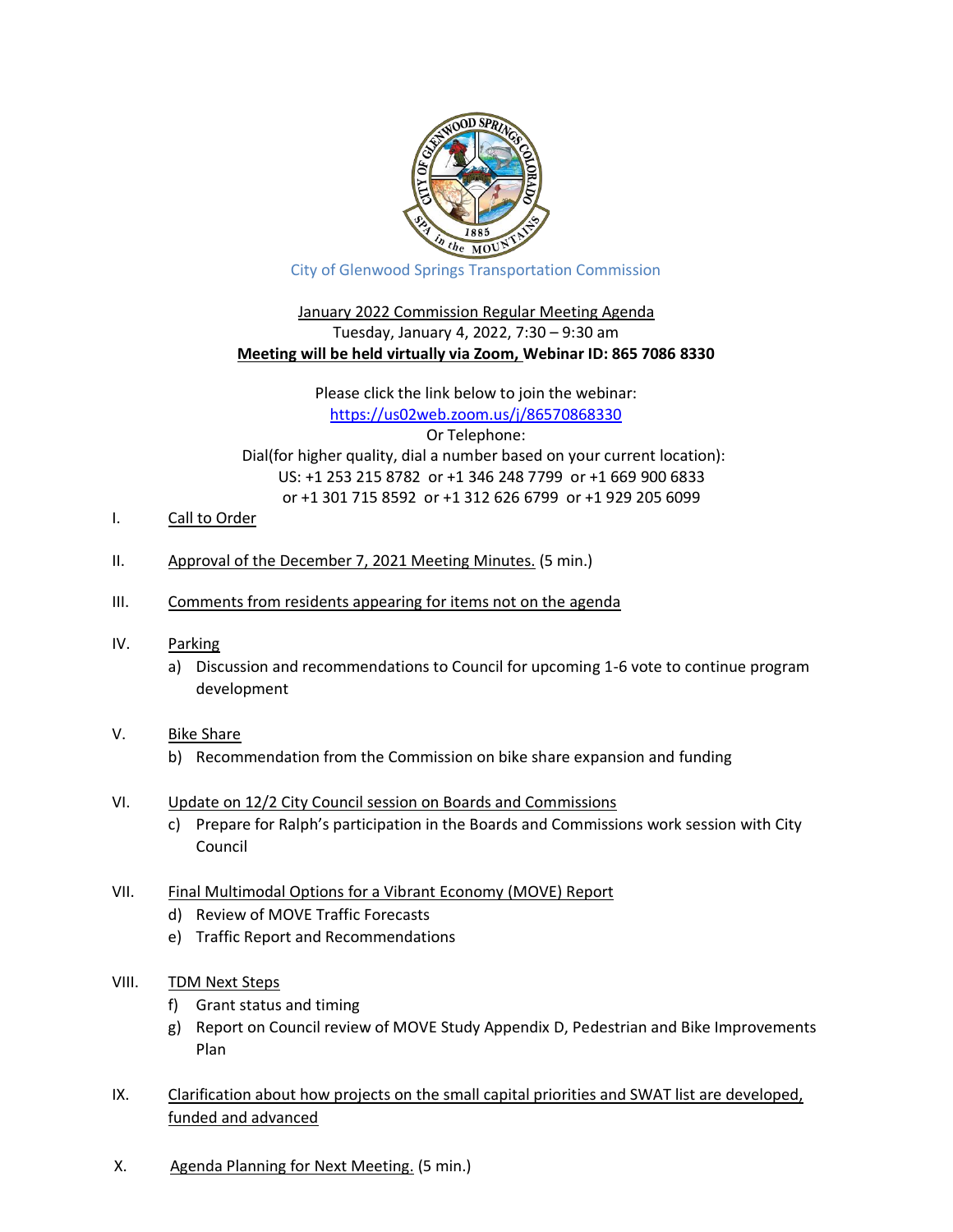## **City of Glenwood Springs, Transportation Commission** *DRAFT* **Minutes, regular meeting – December 7, 2021**

The meeting convened at 7:30am and adjourned at 9:40am.

## **Participants** included:

Commission members: Sandy Lowell, Steve Smith, John Stephens, Ralph Trapani

City council member Ingrid Wussow City staff: Linda DuPriest, Debra Figueroa, Terri Partch Guest: Jon Harman

#### **Minutes**

Proposed minutes for November 2, 2021 meeting were approved unanimously as final.

## **MOVE study**

The commission undertook initial discussion of *Multi-model Options for a Vibrant Economy* (MOVE) report, Appendix F *Traffic and Safety*, highlighting several report details and proposals on which the commission intends to comment to city council.

Discussion will continue at January commission meeting, in anticipation of city council work session currently planned for February.

MOVE Appendix D *Pedestrian and Bicycle Improvements Plan* will be discussed by city council in January, with previously submitted commission recommendations included.

## **City boards and commissions**

City council work session on structure and responsibilities of city boards and commissions is scheduled January 27. *In anticipation, the commission's January meeting will include preparation for that session.*

## **Capital projects updates and discussion**

#### **27th/Glen Avenue bicycle pedestrian underpasses**

Bids are in process now; bid selection expected in January; construction to begin spring.

## **South bridge**

90% design plans will be presented to *Colorado Dept of Transportation* (CDOT) on December 7.

Current project cost estimate is \$58.4 million (est. 5% annual

increase).

Depending on final details, environmental assessment may need to be revised:

• drainage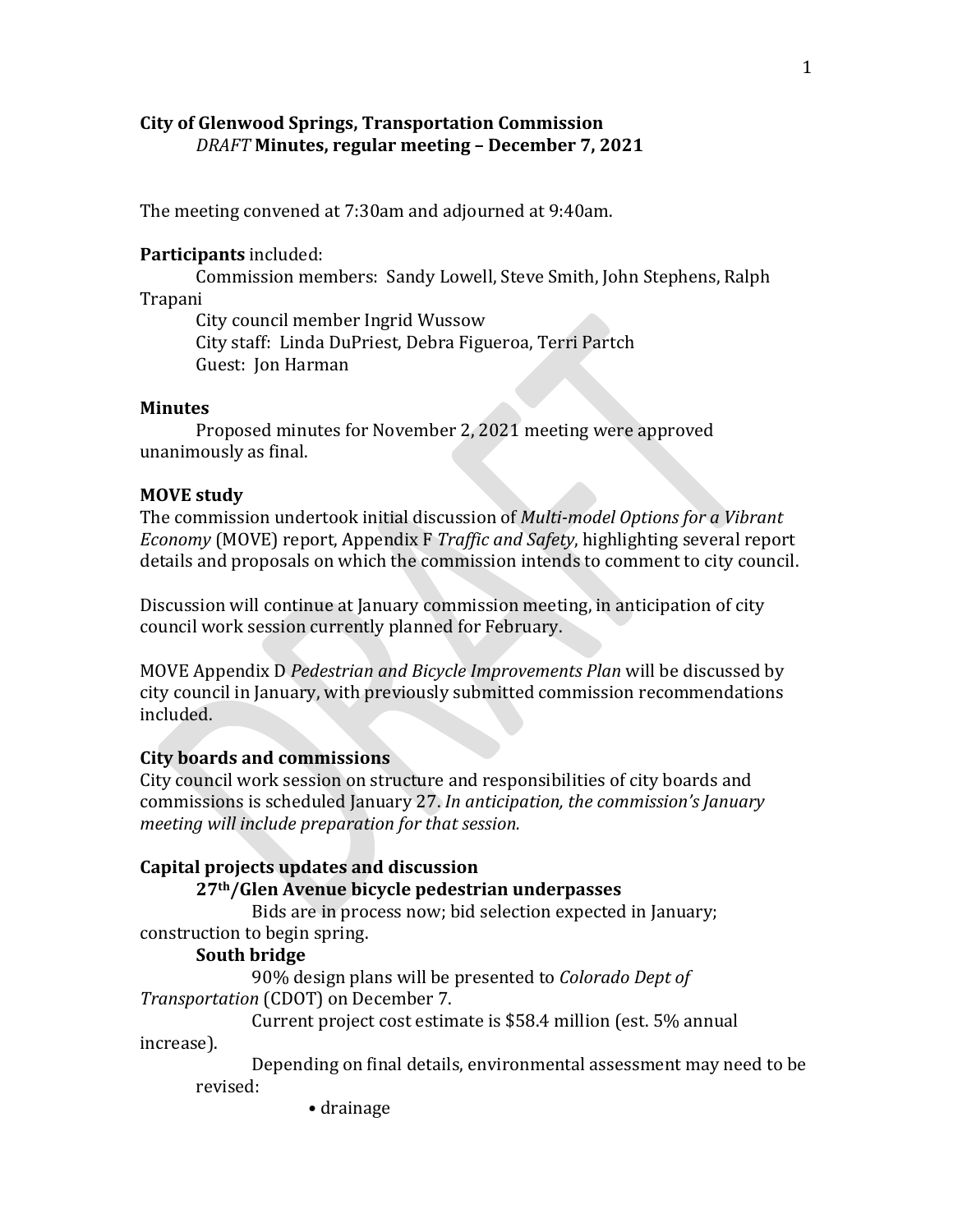- timing of airport operations suspension for construction
- ROW and other impacts on homes east of Roaring Fork River

Special election is set for May 2022, process for selling or closing municipal airport (*vis a vis* south bridge routing and design).

# **6&24 bicycle path**

2022 city budget includes funding for survey, geo-technical, and subsurface evaluations. City engineering staff have begun path alignment drawings (probably requiring retaining walls at some locations).

Subsequent steps will include city staff meetings with CDOT (owner of right-of-way that includes current path).

# **Small projects implementation**

Commission asked for clarification of process for funding and implementing priority small capital projects (recommended by commission, approved by city council June 17, not specified in 2022 city budget). *Staff presentation and discussion is planned for January commission meeting.*

# **Transportation Demand Management (TDM)**

Grant request was approved by city council and submitted November 19, seeking \$64,000 for two-years analysis of TDM program design. City match includes \$15,000 plus staff time.

## **Managed parking**

City council discussed TDM in general, and management parking in particular, at November 18 work session. Additional council discussion, including previously submitted commission recommendations, is planned for early 2022.

# **Bike share, first mile-last mile studies**

*Roaring Fork Transportation Authority* (RFTA) and consultants continue analysis of potential expansion of bike-share into Glenwood Springs, including discussions with technical advisory committee that includes city staff.

Simultaneous RFTA study analyzing infrastructure, services, and policies improving commuting connections to and from transit stops (bike-share, bicycle parking, shuttle buses, ride-sharing) also continues (not specific update presented).

*At its January meeting, the commission will discuss updated information on bike-share and first mile-last mile, intending to submit recommendations on both*, *vis a vis* bicycling infrastructure needs within Glenwood Springs.

## **Transportation commission members, terms, appointments**

City council has postponed new appointments to boards and commissions until after January 27 work session (above).

Two citizens have applied to join Transportation Commission, with positive recommendations from council liaisons. One commission membership is open to non-city resident who lives within 81601 zip code; other members must be city residents.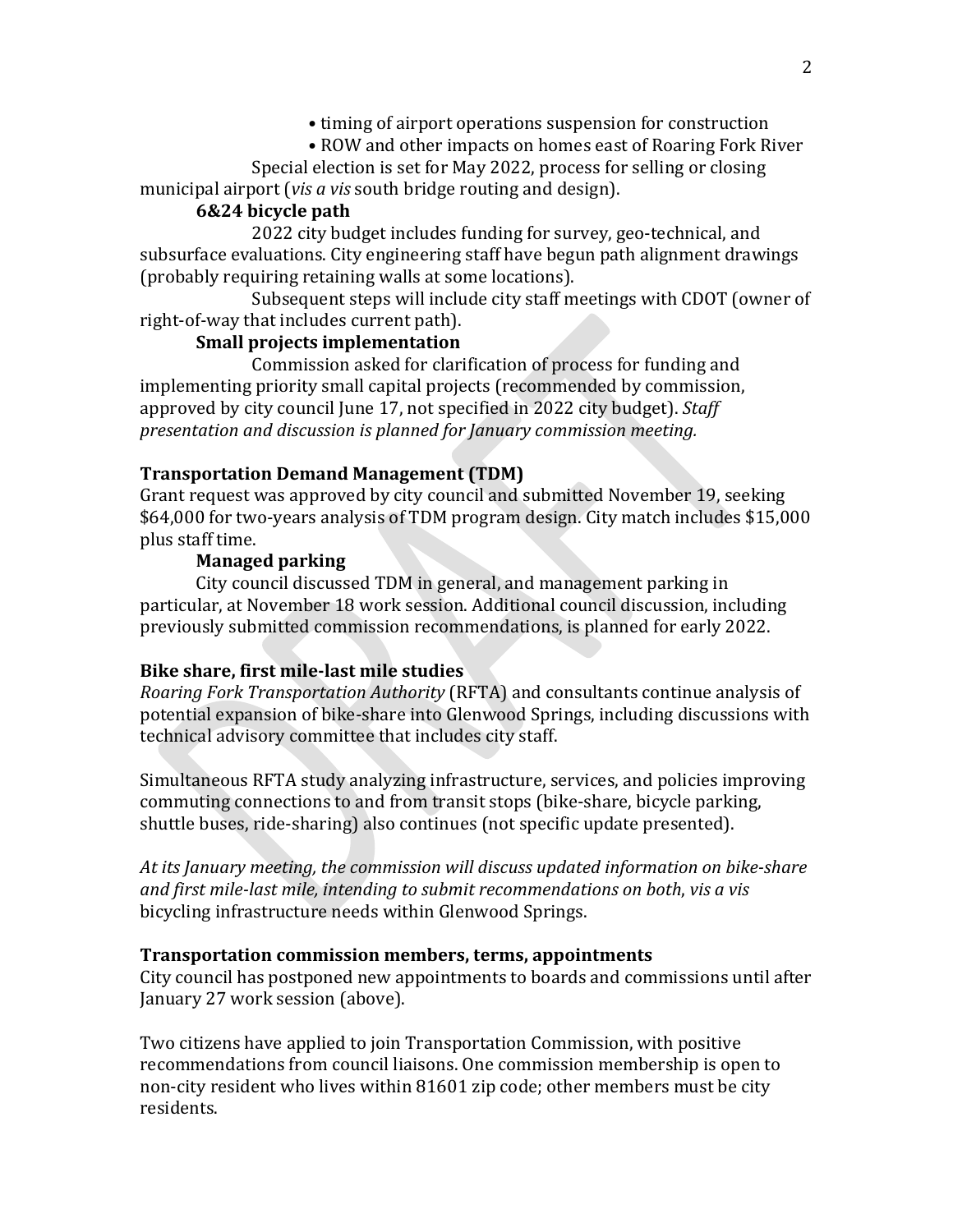## **Next steps, potential future agenda topics, scheduling**

*Current, continuing, and timely topics*

- Clarify roles and duties of the commissions
- Recruit Transportation Commission applicants
- Transportation demand management (TDM), further research and

recommendations, grant implementation, consultation with CDOT

- Aspen tour, managed parking & TDM
- Managed parking next steps
- RFTA first-last mile mobility study, and bike-share study
- Transit coordination and refinements, RFTA and Ride Glenwood Springs
- Topical recommendations re final MOVE report and appendices
- TC as referral or review agency, development proposals
- Clarification of implementing small capital project priorities

#### *Standing topics, when timely*

- Updates and discussion, priority capital projects, large and small
- Reports and discussion, smaller/shorter-term transportation projects, studies, and initiatives

The next regular meeting of the Transportation Commission will be **January 4, 2022, 7:30am.**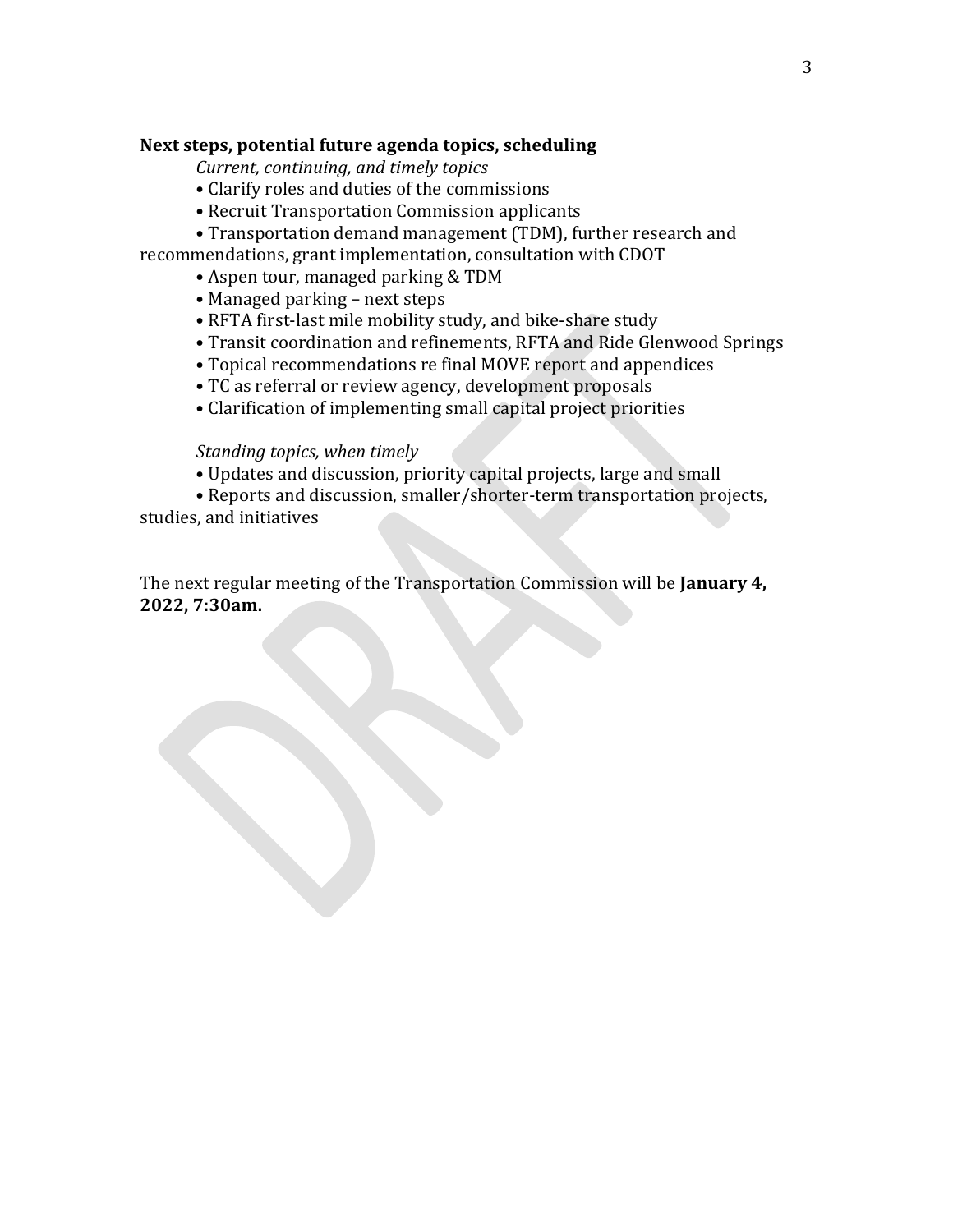## **Transportation Commission**

#### *draft* **recommendations re RFTA bike-share expansion study** December 2021

(for consideration at January 4 commission meeting)

**costs** – Bike-share study needs to provide total cost estimates, and local municipal cost estimates for possible Glenwood Springs expansion (latest update to RFTA board notes only that RFTA Destination 2040 funding "...would be insufficient to fund 100% of the project costs...")

**bicycling infrastructure** – More complete, safe Glenwood Springs bicycling network should be implemented before using city funds even for bicycle-share expansion

**system size and locations** – Glenwood Springs bike-share stations needs to include effective mix of both origin and destination locationsThe *Toole* report appropriately notes that the size of the overall system—especially the location of stations—is important to success. (Of the 20 first-phase stations listed for Glenwood Springs, only six appear to serve residential connections)

**alternatives** - We suggest careful consideration of ideas that might be pursued, either instead of bicycle-share or before it is undertaken. Examples include:

• Establish a **threshold list of bicycling infrastructure projects** that must be funded and installed before city funds go into any bicycle-share system

• Create bicycle **partnerships** between city and private entities (and perhaps RFTA)—*e.g.* hotel bicycles for loan to guests; large employers provide internal bicycle-share/loan systems; engage with existing bicycle shops and rental services to provide more spontaneous bicycle access (while supporting those local businesses)

• Expanded citizen and municipal campaign **promoting use of personal bicycles** for more local trips, including access to transit.

**color** - The trademark *We-cycle* gray color for bicycles is a hazard for cyclists, essentially invisible to motorists. Bike-share bicycles in Glenwood Springs should instead be brightly colored, with extensive lighting and reflective features. In addition to improved safety, this change in appearance would help make the program more visible and promoted.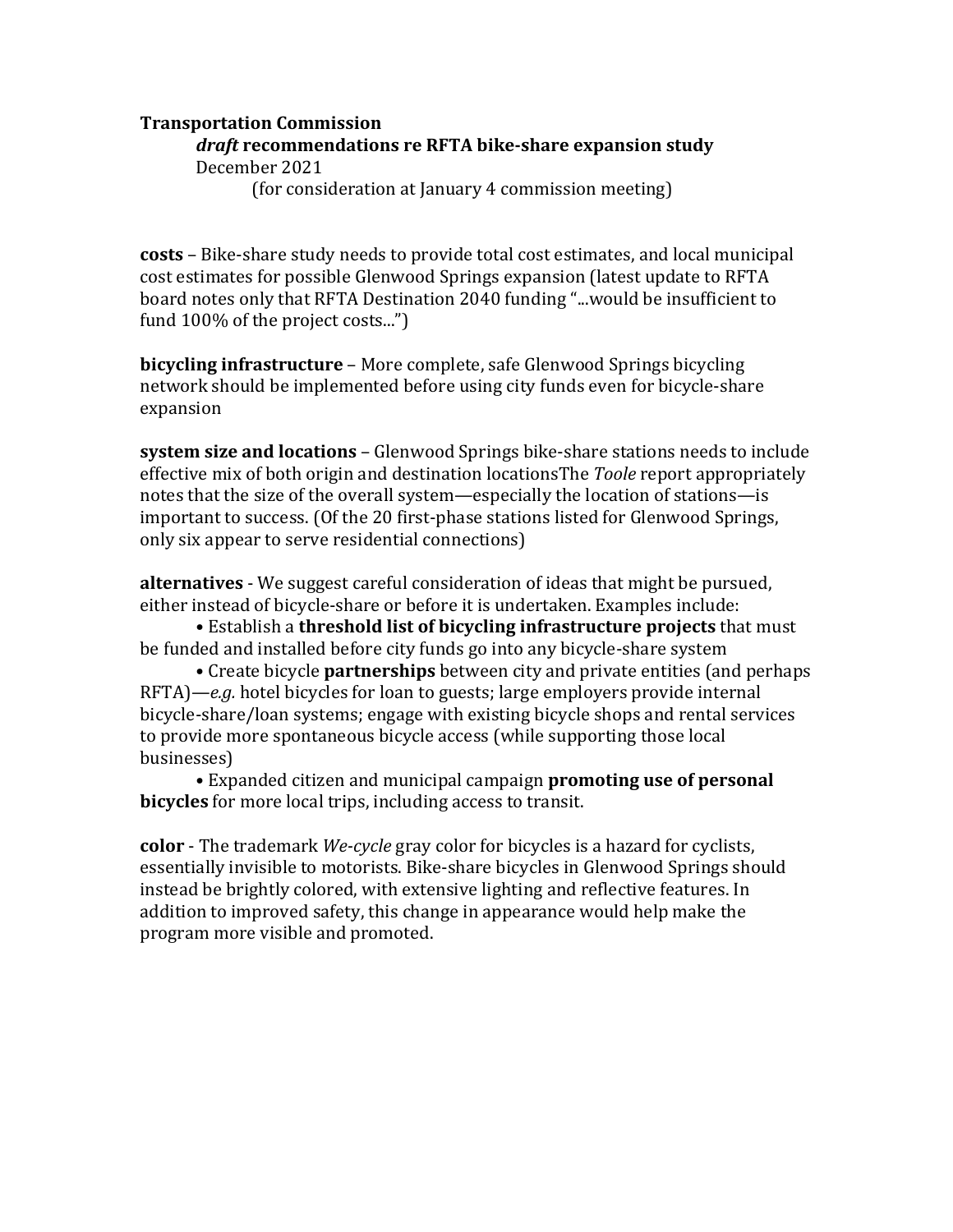# **MOVE study, Appendix D,** *Bicycle and Pedestrian Improvements Plan*

**analysis, Bicycle-Pedestrian Subcommittee report** (updated)

to Glenwood Springs Transportation Commission

# **Infrastructure, site-specific** (*p. 3 et seq*)

Several of the report's recommendations for bicycle-pedestrian infrastructure improvements are good and timely, including

- RiverTrail connections improve, repair damage
- 8th/Midland widen/correct lack of safe continuity
- 8th Street general improvements and updates
- 27th Street widen north-side sidewalk to 10 feet

• 27th/Midland west roundabout, change grades to slow motor traffic, add flashing beacons for crosswalks (*subcommittee: plus refresh and maintain crosswalks*)

• East-west connections – add, improve existing \*

The report does not include some other essential improvements, highlighted as priorities in the city's transportation capital projects list, including:

- 27<sup>th</sup>/Glen Avenue underpasses
- more details for 8<sup>th</sup> Street improvements
- added flashing crosswalk beacon at Exit 114 roundabout
- 6&24 bicycle path replacement
- network-gap remedies on 6th Street and at Laurel roundabout
- other transit-connecting remedies and updates north of Colorado River

# **Infrastructure, design and policy** (*pp. 2, 3, 6, 8*)

Several of the report's recommendations for design standards and policies also make sense, including:

- all multiple use paths at least 10 feet wide (minimum 8 feet)
- pedestrian-only sidewalks at least 6 feet wide
- include buffer between sidewalk (*or bikeway or multiple-use*) and roadway
- establish inventory of bi-ped system continuity gaps, plan for filling those
- improve way-finding signs and other guides, especially in downtown core
- prompt repair and frequent maintenance of bicycle-pedestrian routes

# **Phasing**

The report's recommendations for phasing improvements, also read as categories by cost and complexity, can be helpful for projecting an implementation plan.

The project total cost of only \$1 million is encouraging, if perhaps understated.

# **\* East-west connections** (*pp. 3, 4 (map), 7 (map), 9 (map)*)

The report's specific recommendations for expanding and improving east-west bicycle-pedestrian connections include a mix of good and less good ideas. Subcommittee recommends the following clarifications and refinements: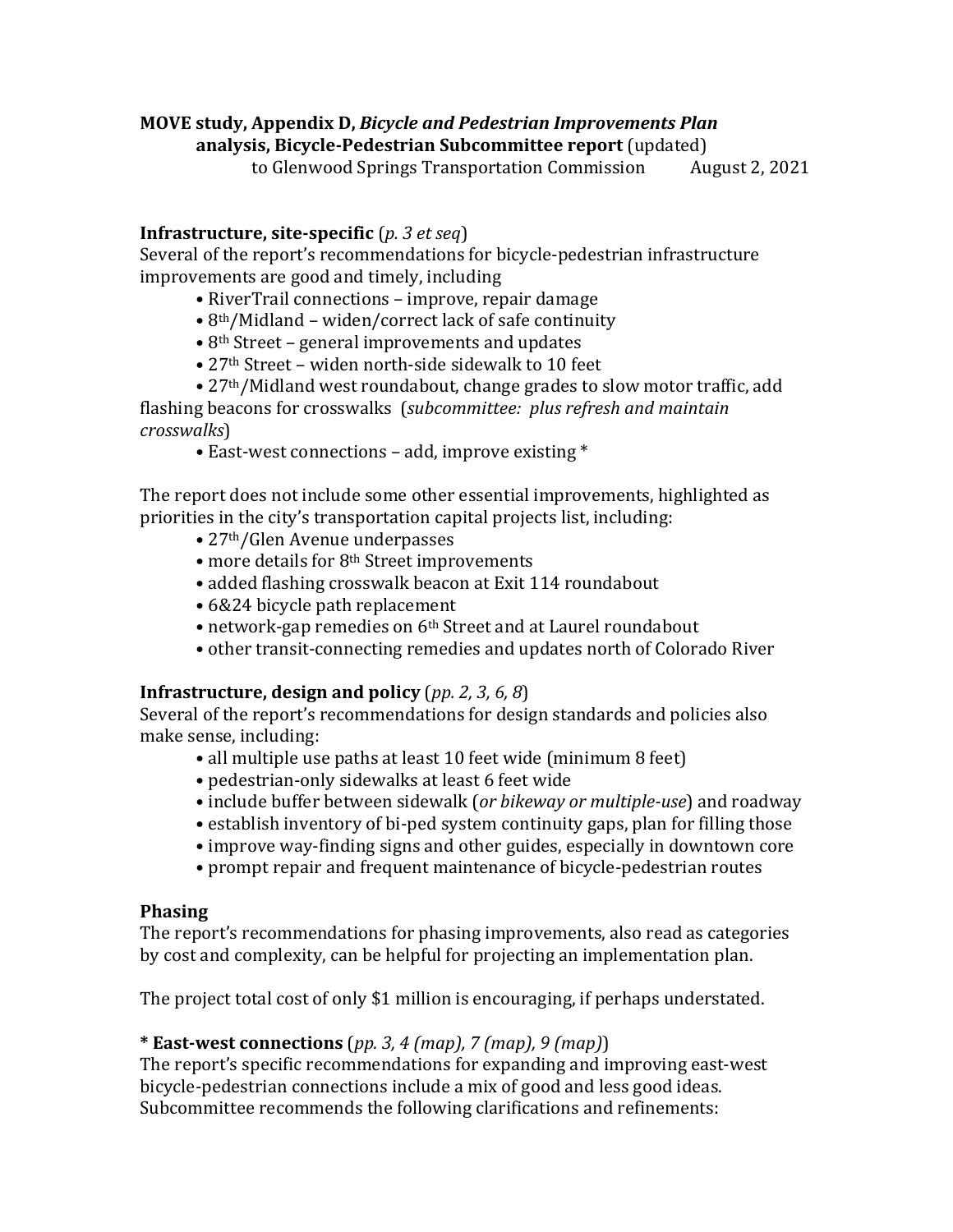• East-west crossings of Grand Avenue should be highlighted only at intersections either protected by traffic-control lights, or grade-separated: 7<sup>th</sup>, 9<sup>th</sup>, 10th, 11th, 23rd (especially 10th Street safe route to school)—plus 27th until replaced with underpasses

• At 8th Street, emphasize only portion west of Grand Avenue

• 10<sup>th</sup> and 11<sup>th</sup> streets have sufficient width to accommodate bicycle lanes (not rely on "sharrows" or similar make-do pavement markings), both streets 46 feet wide

• 12<sup>th</sup> Street Ditch route should be highlighted only after comprehensive reconstruction

• 14<sup>th</sup> Street should not be used (instead improve safe access to crossing at  $15<sup>th</sup>$ )

#### **BRT connections** (*p. 8 et seq*)

Generally, the reports discussion of bi-ped connections to BRT is inadequate. Subcommittee recommendations include:

• Grand Avenue should not be used for BRT route if doing so would result in damage to existing bicycle-pedestrian safety and access features—bulb-outs, bi-ped crossing lights *et al* (although sidewalk improvements/buffers recommended in Appendix D are good ideas in any case)

• If RiverTrail corridor is used for BRT route:

- Connections with/across riverside BRT route must have foolproof bus control to protect bicycle and pedestrian access and safety

- Do not include BRT stop behind high school (or at other interim stops between 8<sup>th</sup> and 27th)

- Do not drastically separate trail from current route (especially, do not add steep grades)

- Reconsider advisability of trail access behind old Safeway

#### **Funding**

The report's list of potential funding sources is helpful.

#### **Questions, next steps**

• Who is to fund and implement the MOVE Appendix D plan?

• What is schedule for implementation (especially items related to new BRT route)?

• How integrate bi-ped plan with RFTA first mile-last mile study?

• Other?